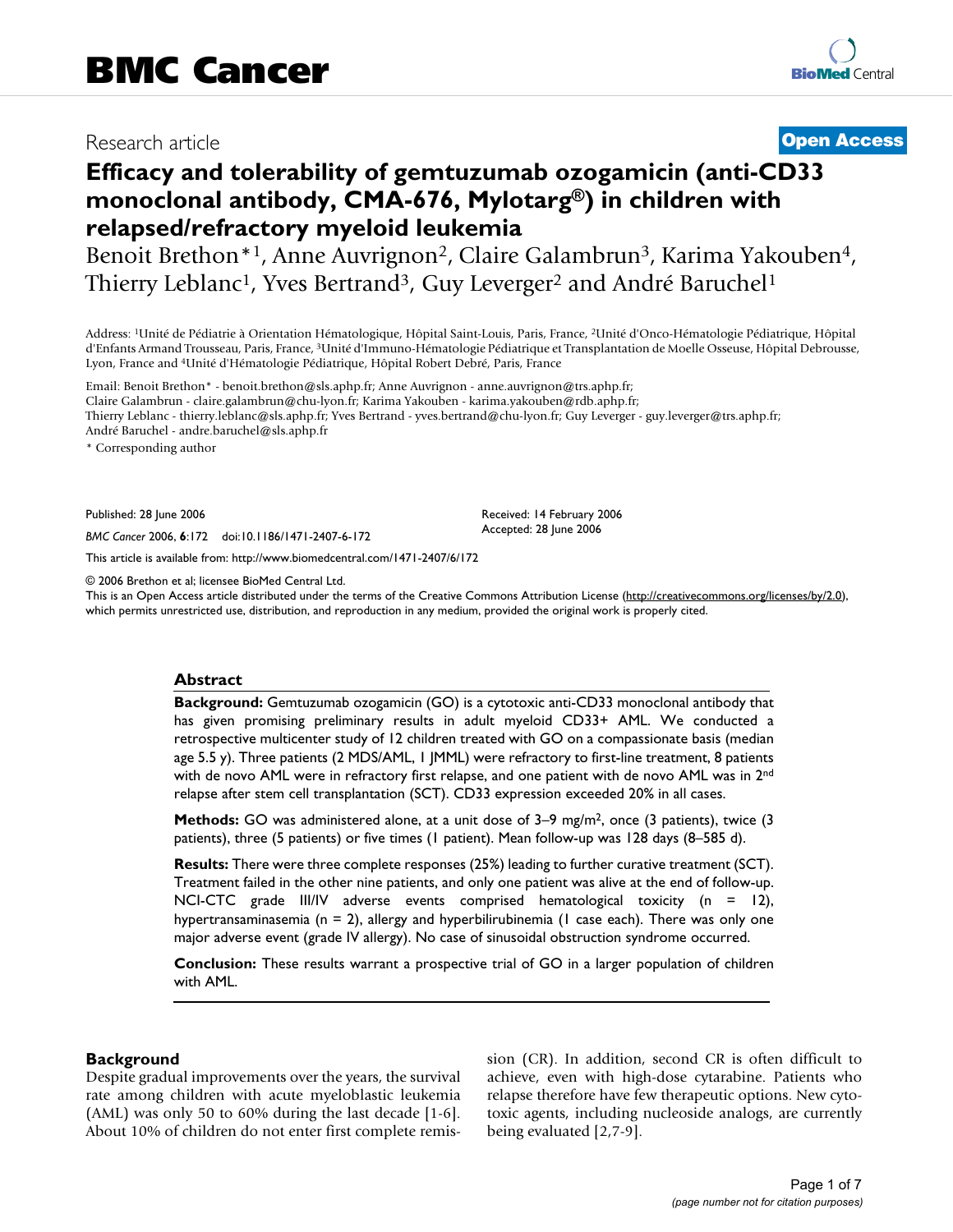An alternative to chemotherapy (CT) is to target leukemic blasts with monoclonal antibodies. Approximately 80% to 90% of pediatric AML patients have myeloid blast cells that express the CD33 surface antigen [10]. This antigen is present on normal hematopoietic progenitor cells but not on normal hematopoietic stem cells or on non hematopoietic cells [11]. Gemtuzumab ozogamicin (GO) is an immunoconjugate consisting of a humanized anti-CD33  $IgG_{4k}$  antibody linked to the cytotoxic compound Nacetyl-γ-calicheamicin dimethylhydrazine, a member of the enediyne antitumor antibiotic family [12,13]. GO selectively targets CD33+ cells and was specifically developed for the treatment of AML. After receptor binding, the complex is rapidly internalized and calicheamicin is released intracellularly. Calicheamicins are known for their extreme cytotoxic potency, attributed to doublestranded DNA cleavage at specific sequences [14,15]. In phase I/II studies, approximately 30% of adults with relapsed AML responded to GO [12,13,16]. Severe myelosuppression is common, however, and platelet recovery can be slow, probably owing to CD33-expressing platelet precursor damage [13]. Toxicity is relatively mild compared with classical multiagent CT, especially with regard to mucositis and infections [17], but GO can cause severe liver toxicity in the form of a sinusoidal obstruction syndrome (SOS) [18,19] Several factors can increase the risk of hepatotoxicity, including previous stem cell transplantation (SCT) [20]. Prior exposure to GO is also known to increase the risk of SOS in patients who subsequently

**Table 1: Characteristics of 12 children treated with GO.**

undergo myeloablative SCT [21] GO has been approved in the United States for the treatment of elderly patients with relapsed AML [16].

GO has rarely been used in children. Sievers et al reported preliminary results of a phase I ascending-dose study of GO in 18 children with relapsed or refractory AML [22]. Likewise, Zwaan et al used GO (up to three doses) to treat 15 children with relapsed/refractory CD33+ AML, on a compassionate-use basis [23,24]. More recently Arceci et al reported a dose-escalation study of 29 children with multiple relapsed or primary refractory AML [25]. Here we report our experience with GO monotherapy in 12 children with relapsed or refractory AML.

### **Methods**

This retrospective study involved 12 children treated with GO between March 1999 and April 2004 on a compassionate-use basis in four pediatric centers. GO therapy was approved by the french agency for health product safety (AFSSAPS), and the guardians' and/or patients' informed consent was obtained. The cutoff date for this analysis was 30 September 2004. The children had myelodysplasia  $(MDS)/AML$  refractory to standard induction therapy  $(n =$ 2), juvenile myelomonocytic leukemia (JMML) refractory to several cytotoxic drugs and retinoic acid  $(n = 1)$ , first relapse of AML refractory to reinduction therapy  $(n = 8)$ , or AML in second relapse after SCT  $(n = 1)$ .

| Nr                   | Age at<br>diagnosis<br>(yrs) | Gender | <b>FAB</b>       | <b>Cytogenetic Features</b>                                      | Molecular<br>Biology | WBC at diag-<br>nosis $(.109/L)$ | <b>WBC</b> before<br>GO(.109/L) | Nb of<br>Relapses | <b>Treatment</b><br>before<br>relapse or<br>GO |
|----------------------|------------------------------|--------|------------------|------------------------------------------------------------------|----------------------|----------------------------------|---------------------------------|-------------------|------------------------------------------------|
| #I                   | 1.8                          | M      | <b>IMML</b>      | N                                                                | N                    | 25.2                             | 1.2                             | R                 | Other                                          |
| #2                   | $\mathsf{L}$                 | M      | AML7             | N                                                                | N                    | 23.0                             | 5.0                             |                   | CT+                                            |
| #3                   | 1.1                          | F      | AML7             | 53, XX, + X, t(1; 22) (p13; q13) + 5, + 6,<br>$+19,+20,+21$ [18] | OTT/MAL              | 9.0                              | 8.2                             | $\mathbf{2}$      | CT+<br>IL2<br>CB-SCT                           |
| #4                   | 14.0                         | F      | <b>AMLI</b>      | $47,XX,+8$ [20]                                                  | N                    | 27.7                             | 2.2                             |                   | CT+                                            |
| #5                   | 14.7                         | M      | MDS/AML6         | N                                                                | N                    | 1.5                              | 0.9                             | R                 | CT+<br>MUD-SCT                                 |
| #6                   | 17.2                         | F      | AML <sub>2</sub> | $46, XX, t(6,9)(p23, q34)$ [25]                                  | DEK/CAN              | 3.3                              | 10.9                            |                   | CT+                                            |
| #7                   | 2.8                          | M      | MDS/AML7         | 46, XY, del(3)(q24; q26) [6]                                     | N                    | 11.4                             | 22.0                            | R                 | CT+                                            |
| #8                   | 2.5                          | M      | AML7             | N                                                                | N                    | 4.8                              | 7.4                             |                   | CT+                                            |
| #9                   | 1.0                          | F      | AML7             | $46, t(2;16)$ [20]                                               | N                    | 20.0                             | 4.0                             |                   | CT.                                            |
| #I<br>0              | 8.2                          | M      | AML5             | $46, XY, t(6; 11)(q26; q23), del (12)(p$<br>$   $ ;pl2) [17]     | N                    | 38.0                             | 0.2                             |                   | CT.                                            |
| #I                   | 13.5                         | M      | AML6             | 47, XY, del(3)(q23; qter), +8 [9]                                | N                    | 2.6                              | 1.2                             |                   | Other                                          |
| #I<br>$\overline{2}$ | 10.0                         | F      | AML <sub>2</sub> | 45, XX, -7 [23]                                                  | N                    | 26.0                             | 2.4                             |                   | CT+                                            |

FAB indicates French-American-British classification; WBC, white blood cell; M, male; F, female; JMML, juvenile myelomonocytic leukemia; MDS, myelodysplasia; AML, acute myeloblastic leukemia; N, normal; R, refractory; CB-SCT, cord blood-stem cell transplantation; IL2, interleukine 2; MUD-SCT, matched unrelated donor-stem cell transplantation.

♣ CT, chemotherapy according to national contemporary protocols (LAME 91, LAME 99, ELAM 02, EORTC 58921)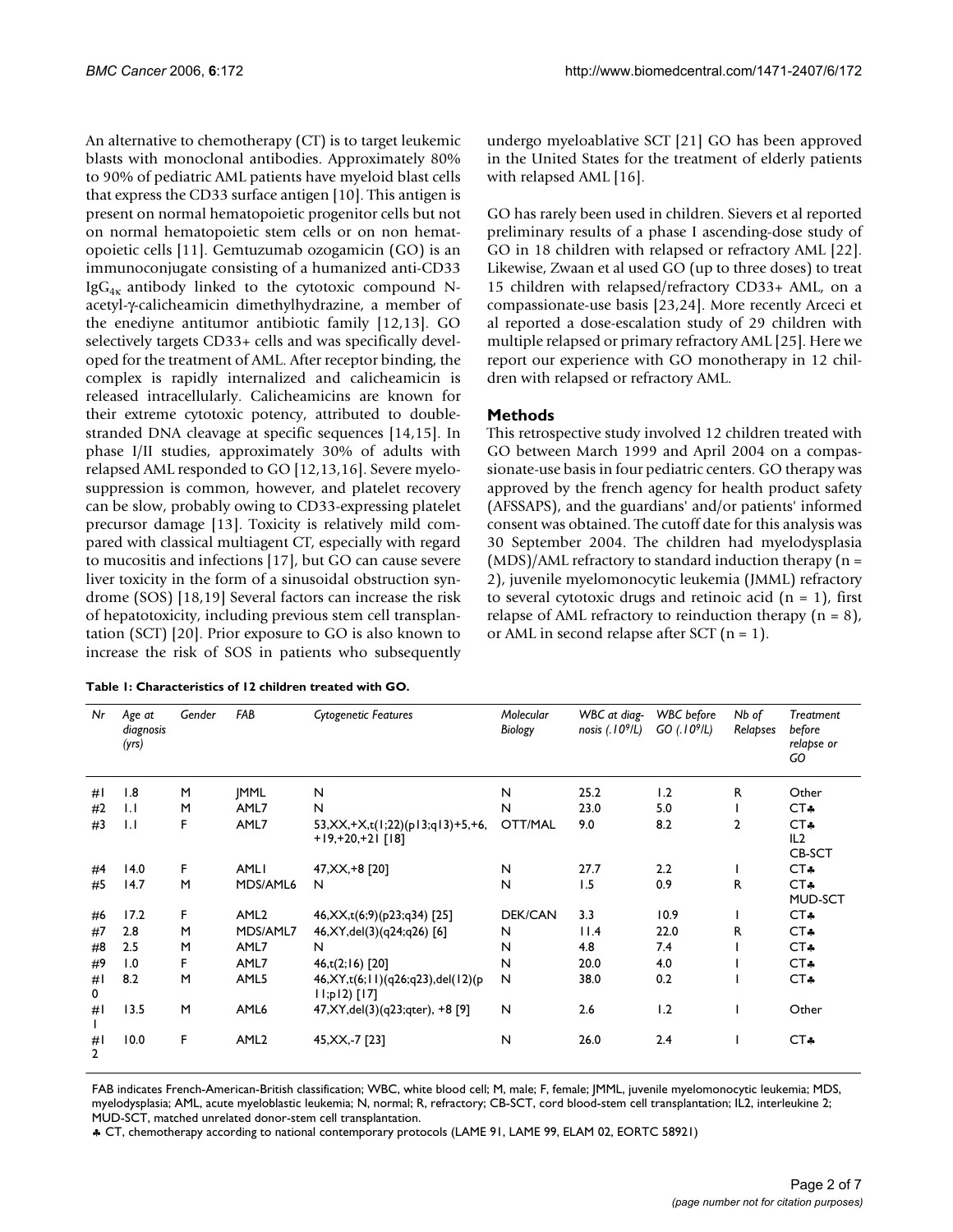The patients' characteristics at initial diagnosis are shown in Table 1. Median age was 5.5 years (1.0–17.2 y), and there were 7 boys and 5 girls. The initial diagnoses were de novo AML in 9 cases (M1 = 1; M2 = 2; M5 = 1, M6 = 1; M7  $= 4$ ), MDS/AML in 2 cases (M6 = 1; M7 = 1) and JMML in 1 case. FAB M6/M7 and transformed MDS were over-represented, reflecting the poor prognosis of these patients. The median white blood cell (WBC) count at diagnosis was  $15.7 \times 10^9$ /L (1.5–38.0  $\times 10^9$ /L). Cytogenetic analysis showed intermediate-risk AML in 8 cases and high-risk AML in 4 cases.

First-line CT was based on four different intensive regimens consisting of repeated courses of cytarabine plus intercalating agents. The patient with refractory JMML (Table 2, patient #1) received a combination of 6-mercaptopurine, etoposide, cytarabine, hydroxyurea and 6-thioguanine, plus 13 cis-retinoid acid, without responding. The two patients with primary refractory MDS/AML (patients #5 and #7) had received standard induction CT (cytarabine 200 mg/m<sup>2</sup>/d × 7 days plus mitoxantrone 12 mg/m<sup>2</sup>/d  $\times$  5 days), without responding. They were further treated with high-dose cytarabine and amsidine, but again no response was obtained. One of the two patients then received several courses of low-dose cytarabine plus etoposide before undergoing matched unrelated donor (MUD)-SCT while in partial remission. He relapsed 14 months later and was again refractory to low-dose cytarabine plus etoposide at the time of GO therapy.

The nine relapsing patients had been treated with FLAG (a combination of fludarabine, high-dose cytarabine and granulocyte colony-stimulating factor), [26] with or without anthracyclines. Eight of these nine patients (patients #2, #4, #6, #8, #9, #10, #11, #12) were in refractory reinduction CT before receiving GO. The ninth patient (UPN #3) entered CR2 after reinduction CT and underwent cord-blood SCT. This patient had no sign of active hepatic graft-versus-host disease or SOS and had normal transaminase and bilirubin values when GO was administered for very early post-SCT relapse.

The median interval between initial diagnosis and GO administration was 11.5 months (4.8–45.5 months). All patients had CD33+ myeloid leukemia at the time of GO therapy, with a median proportion of bone marrow blasts of 47% (20 – 98%). The median WBC count was 3.2  $\times$ 10<sup>9</sup>/L (0.2–22.0  $\times$  10<sup>9</sup>/L). GO was given to 8 patients at a total dose of 9 mg/m<sup>2</sup>, administered in a single dose (n = 3) or divided into 3 doses given on days 1, 4 and 7 ( $n =$ 5). Patient #9 received 5 doses of 3 mg/m2 (days 1, 4, 7, 28 and 31). Patient #10 received two doses of 9 mg/m2 each (days 1 and 14). Patient #11 received two doses of 7.5 mg/m2 each (days 1 and 16). Patient #12 received one dose of 6 mg/m<sup>2</sup> (day 1) and another dose of 9 mg/m<sup>2</sup>

(day 16) (see Table 2). The unit doses and dosing intervals were based on those used in adults and in the pediatric studies of Sievers et al [22] and Zwaan et al [23], and were decided on by the physicians in charge of each patient. Fractionated doses were adopted secondarily, as they were reported to be associated with less SOS in adults (Raffoux E et al, annual meeting of the french hematologic society SFH, 2000, abstract). This schedule was chosen in the ongoing french MyloFrance protocol in adults.

Complete responses to GO were defined on the basis of the following consensus criteria: a bone marrow blast proportion of 5% or less, in the absence of leukemic cells in peripheral blood or elsewhere. The definition of CR included adequate recovery of peripheral blood cell counts (granulocytes  $> 1 \times 10^9$ /L and platelets  $> 100 \times$  $10<sup>9</sup>/L$  with at least one week of transfusion independence). CRp was defined as a response with incomplete platelet recovery but with platelet transfusion independence [12]. Adverse events are reported according to the National Cancer Institute common toxicity criteria (NCI-CTC; 2003 revision) [27].

#### **Results**

Responses and major toxicities are summarized in Table 2.

#### *Responses*

Median follow-up after the beginning of GO treatment was 128 days (8–585 d). As shown in Table 2, responses were observed in 3 (25%) of the 12 patients. One patient entered CR on day 39, after 5 doses of 3 mg/m<sup>2</sup>, and two patients entered CRp, on day 28 after 3 doses of 3 mg/m2 and on day 24 after 2 doses of 7.5 mg/m2. No change in bone marrow blast count was observed in two patients on day 15. Six patients progressed before day 15 of GO therapy. Patient #10 had paucicellular bone marrow, with few leukemic blasts, on day 66.

The three responding patients subsequently received SCT. Patient #5 received MUD-SCT 83 days after the first GO infusion and died on day 260 from infectious complications of SCT. Patient #9 received three GO doses of 3 mg/ m<sup>2</sup>, which reduced the proportion of bone marrow blasts from 86% at baseline to 20% on day 28. Because GO was well tolerated, two more doses of 3 mg/m<sup>2</sup> GO were given, and CR2 was achieved on day 39. The patient relapsed 6.5 months after MUD-SCT. Further GO therapy controlled the bone marrow blast count, with no significant adverse effects, for 12.5 months after SCT. The patient finally died in blast crisis after a cumulative GO dose of approximately 45 mg/m2. Patient #11 received haplo-SCT 72 days after the first GO infusion. Bone marrow relapse occurred 9.6 months after SCT and the patient died 11.2 months after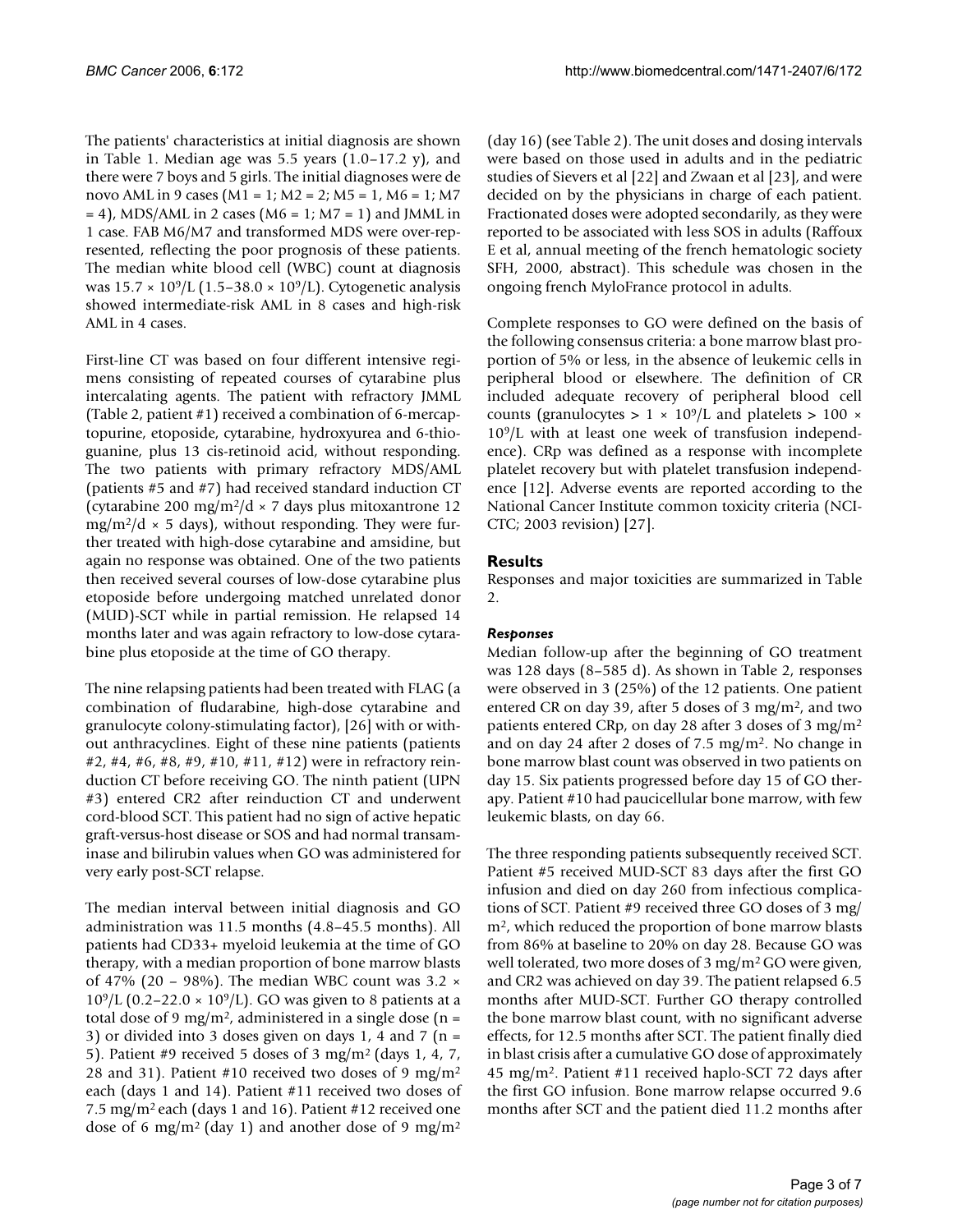| Nr                | <b>Disease</b><br>status            | Nb of GO<br>courses | GO dose/<br>course                                                                      | <b>BM</b> before<br>$GO X*$ | Diag/GO<br>(days) | Response                       | GO toxicity (NCI-CTC) ¥                                                                                                                                                | Further<br>treatment   | Follow-up             |
|-------------------|-------------------------------------|---------------------|-----------------------------------------------------------------------------------------|-----------------------------|-------------------|--------------------------------|------------------------------------------------------------------------------------------------------------------------------------------------------------------------|------------------------|-----------------------|
| # $\mathsf{l}$    | De novo<br>refractory               | L                   | $1 \times 9$ mg/m <sup>2</sup><br>(dI)                                                  | 40                          | 335               | <b>DP</b>                      | Anaphylaxis<br>Transient grade IV<br>hyperbili.<br>Grade III transa, elevation                                                                                         | None                   | V from<br><b>IMML</b> |
| #2                | Refractory<br>relapse               | T                   | $1 \times 9$ mg/m <sup>2</sup><br>(d)                                                   | 98                          | 250               | DP                             | No                                                                                                                                                                     | None                   | V from AML            |
| #3                | Post-SCT<br>2 <sup>nd</sup> relapse | T                   | $3 \times 3$ mg/m <sup>2</sup><br>(dI, d4, d7)                                          | 49                          | 555               | DP                             | Grade III febrile<br>neutropenia<br>Grade III transa. elevation                                                                                                        | None                   | V from AML            |
| #4                | Refractory<br>relapse               | T                   | $3 \times 3$ mg/m <sup>2</sup><br>(dI, d4, d7)                                          | 43                          | 177               | DP                             | Grade II vomiting<br>Grade III febrile<br>neutropenia<br>Grade II stomatitis                                                                                           | None                   | V from AML            |
| #5                | De novo<br>refractory               | L                   | $3 \times 3$ mg/m <sup>2</sup><br>(dI, d4, d7)                                          | 45                          | 667               | <b>CR<sub>p</sub></b><br>(d28) | No                                                                                                                                                                     | MUD-SCT                | V from SCT            |
| #6                | Refractory<br>relapse               | L                   | $3 \times 3$ mg/m <sup>2</sup><br>(dI, d4, d7)                                          | 73                          | 579               | <b>DP</b>                      | Grade II stomatitis                                                                                                                                                    | None                   | V from AML            |
| #7                | De novo<br>refractory               | T                   | $1 \times 9$ mg/m <sup>2</sup><br>(dI)                                                  | 59                          | 145               | <b>DP</b>                      | Septic shock<br>Grade II vomiting<br>Grade I fever                                                                                                                     | None                   | V from AML            |
| #8                | Refractory<br>relapse               | T                   | $3 \times 3$ mg/m <sup>2</sup><br>(dI, d4, d7)                                          | 96                          | 298               | DP                             | Grade II vomiting<br>Grade I fever                                                                                                                                     | None                   | V from AML            |
| #9                | Refractory<br>relapse               | $\overline{2}$      | $3 \times 3$ mg/m <sup>2</sup><br>(dI, d4, d7)<br>and $2 \times 3$<br>$mg/m^2 \ddagger$ | 86                          | 162               | CR (d39)                       | No                                                                                                                                                                     | MUD-SCT                | V from AML<br>ş       |
| # $\overline{10}$ | Refractory<br>relapse               | I                   | $2 \times 9$ mg/m <sup>2</sup><br>(Hb, lb)                                              | 25                          | 357               | DP                             | Grade III febrile<br>neutropenia<br>Grade II transa elevation<br>Grade II<br>hyperbilirubinemia<br>Grade III acute<br>cholecystitis<br>Grade IV hemorragic<br>cystitis | None                   | V from AML            |
| $#$               | Refractory<br>relapse               | I                   | $2 \times 7.5$ mg/<br>$m2$ (dl,dl6)                                                     | 20                          | 513               | CR <sub>p</sub><br>(d24)       | Grade II fever<br>Grade II vomiting                                                                                                                                    | Haplo-SCT              | V from AML            |
| # $ 2$            | Refractory<br>relapse               | T                   | 6 mg/m $^2$<br>$(d1)+9$ mg/<br>$m^2$ (d   6)                                            | 35                          | 1367              | DP                             | Grade II pancreatitis<br>Grade II fever<br>Grade II vomiting                                                                                                           | Arsenic<br>clofarabin. | Alive in PR<br>4      |

|  |  | Table 2: Modality and dose of GO therapy and treatment responses in 12 children with relapsed/refractory myeloid leukemia |  |
|--|--|---------------------------------------------------------------------------------------------------------------------------|--|
|  |  |                                                                                                                           |  |

BM: bone marrow; SCT, stem cell transplantation; MUD, matched unrelated donor; CR, complete remission; CRp, complete remission without total platelet recovery; PR, partial remission; DP, disease progression.

\*Bone marrow blast percentage. CD33 expression was greater than 20% before GO in all cases.

¥All patients experienced NCI-CTC grade III to IV hematological toxicity, which is not mentioned here.

‡This patient was treated with 3 × 3 mg/m<sup>2</sup> of GO leading to a reduction in BM blasts from 86 to 20% at d28. Because of good tolerance, two more doses of 3 mg/m2 were administered and CR was obtained at d39.

§This patient relapsed 69 days after MUD-SCT but a drastic reduction of BM blasts was obtained with 5 weekly doses of 3 mg/m<sup>2</sup> GO without any significant adverse effects. He received GO maintenance therapy but died 12 months after MUD-SCT. V Death

♣ This patient was scheduled to receive MUD-SCT.

SCT. CR or CRp was maintained for 205, 260 and 288 days in the three responding patients.

Two patients (#4 and #6) who received three GO doses of 3 mg/m2 (on days 1, 4 and 7) had no change in their bone marrow blast counts on day 15. They died of disease progression 97 and 101 days after the first GO infusion. Five patients (#1, #2, #3, #7 and #8) who progressed less than 15 days after GO treatment initiation developed grade IV hematologic toxicity related to the underlying leukemia. Patient #2 died from disease progression on day 8 after GO initiation. The remaining four patients received palliative therapy and died a median of 116 days after GO initiation. Patient #10, who did not respond to GO by day 66 (paucicellular bone marrow, with a few leukemic blasts) also developed grade IV hematologic toxicity probably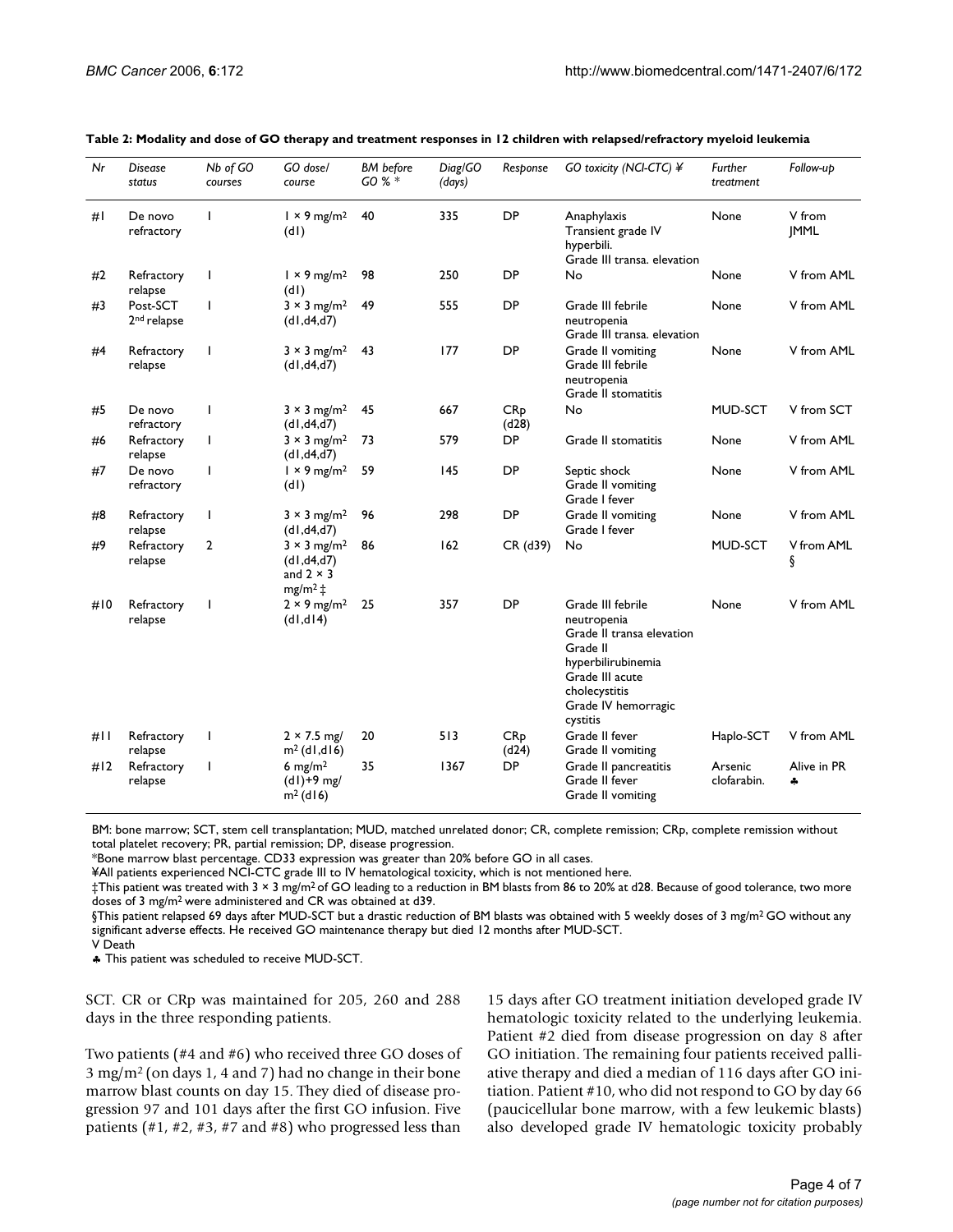related to the underlying disease. He died in blast crisis 238 days after GO initiation. Patient #12 did not respond by day 31, after two doses of GO (day  $1 = 6$  mg/m<sup>2</sup>, day  $16 = 9$  mg/m<sup>2</sup>). He then received alternative treatments and was alive in partial remission 120 days after GO administration. MUD-SCT was scheduled one month later.

Only one of the 12 patients was alive at the cutoff date for this analysis.

#### *Toxicity*

In the three responding patients  $(\#5, \#9, \#11)$ , GO was well tolerated, with the exception of NCI-CTC grade III-IV hematologic toxicity. Patient #1 developed severe infusion-related hypotension (NCI-CTC grade IV) and fever, necessitating fluid support. Three other patients had febrile reactions during GO infusion (patients #7, #8 and #12). Five patients (#4, #7, #8, #11 and #12) had grade II vomiting during the infusion or the subsequent 24 hours. Two patients (#4 and #6) had grade II stomatitis, but the cause (GO or prolonged neutropenia?) was not determined. Four patients developed secondary infections: patient #7 had preseptic shock on day 12, but no bacterial or fungal pathogen was identified; patient #10 developed acute cholecystitis; and patients #3 and #4 had grade III febrile neutropenia with no identified site of infection. Patients #1 and #3 had transient NCI-CTC grade III transaminase elevation, accompanied by transient grade IV hyperbilirubinemia in one case (patient #1), but without ascites or weight gain suggestive of SOS. None of the 12 patients developed SOS.

### **Discussion**

We treated 12 children with relapsed or refractory myeloid leukemia with GO  $(3-18 \text{ mg/m}^2)$ , up to 5 infusions) on a compassionate-use basis. The prognosis of such children is very poor: three of our patients with newly diagnosed JMML or MDS/AML were refractory to several different induction regimens; the remaining nine patients were either refractory to reinduction therapy or in second relapse after SCT. Further use of intensive CT is limited by its toxicity [28,29].

GO monotherapy thus yielded a response rate of 25% (3/ 12 patients). This rate is similar to that obtained in adults with relapsed AML [12,13]. However, available adult studies only included patients in first AML relapse. As in our series, the 15 children treated by Zwaan et al and the 29 children treated by Arceci et al with GO monotherapy had more advanced disease and, potentially, more cumulative toxicities [23,25]. Two CRp was followed by SCT in the Zwaan et al's series, and the two children were alive without significant GO/SCT-related toxicity, albeit with short follow-up (6 and 9 months). Likewise, our three

patients who entered CR or CRp subsequently underwent SCT, and no major hepatotoxicity occurred. CR or CRp was maintained for 7 to 10 months before death or further relapse. In the dose-escalation study reported by Arceci et al, 4 patients experienced CR and 4 experienced CRp, for 8 (28%) overall remissions after GO therapy. Response rates were comparable in patients with refractory (30%) and relapsed (26%) disease. Most patients died of progressive disease (22/29), unfortunatly comprising 4/8 patients in CR or CRp after GO. These data suggest a need for intensive therapy following GO-induced remission, as in adults [30].

Considering the toxicity of GO, NCI-CTC grade IV hematologic toxicity occurred in all 12 children of our series. In responders, it was probably related to expression of the CD33 target by normal bone marrow progenitors. In non responders, it was difficult to determine the respective roles of GO and the underlying leukemia. With regard to non hematologic adverse events, GO was relatively well tolerated compared to intensive CT, with no cases of mucositis and only one noteworthy infection. This is in keeping with previous pediatric results [23,25]. GO therapy is an established risk factor for SOS [18-20]. No cases of SOS occurred in our series, even after SCT in the three responding patients. Zwaan et al reported only one case of SOS among 15 GO-treated children, occurring after SCT [23]. Arceci et al described an 24% overall incidence of SOS [25]. SOS developed in 6 of 7 patients after they underwent SCT. They had been exposed to GO within 3.5 to 4 months of transplantation. Two other patients who underwent SCT more than 4 months from GO exposure did not developed SOS. These findings are consistent with similar adult series [21]. Taken together, these data suggest that the time from treatment with GO to SCT for refractory/relapsed AML appears to be important with respect to the incidence of SOS after SCT. The incidence of liver dysfunction in GO-treated children is similar to that observed in the largest adult series [13], in which liver dysfunction was generally transient and never life-threatening.

GO was well tolerated, even during repeated infusions. One of our patients (#9) received a cumulative dose of approximately 45 mg/m2 over a 14-month period. One patient in Zwaan's series was treated repeatedly with GO, with relatively long intervals between the infusions, and responded each time without showing signs of additional toxicity [23]. Palliative treatment thus appears to be feasible with repeated GO infusions.

#### **Conclusion**

This report confirms that GO is clinically active in children with relapsed/refractory CD33+ AML. Despite its good tolerability, GO monotherapy only induces a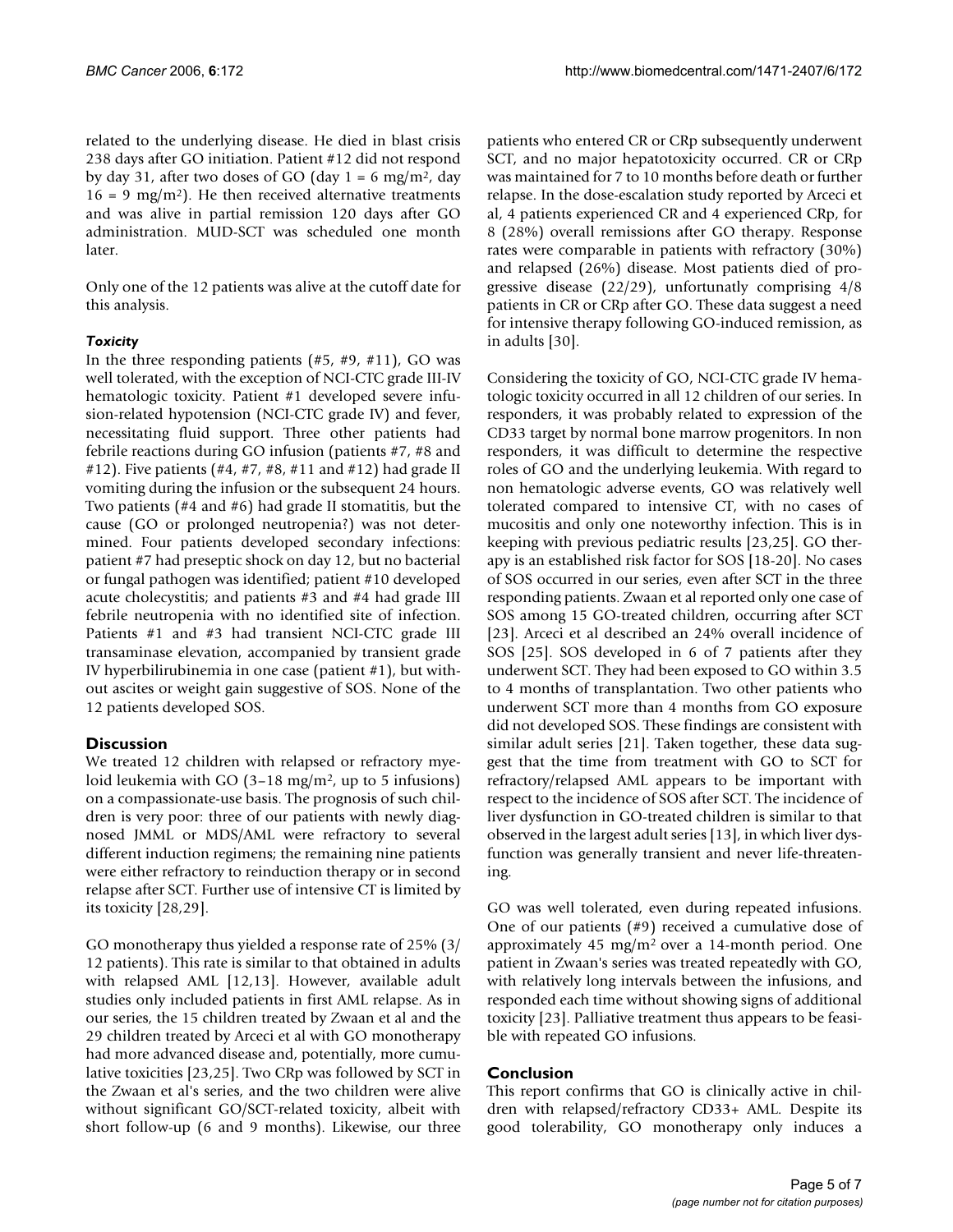response rate of 25 to 33%, similar to that previously reported in adults. In a recent trial, GO was combined with intensive CT as first-line treatment for AML in 72 patients aged 17 from 59 years [31]. Certain schedules of CT-GO combination induction therapy yielded CR in 91% of patients, 78% of whom were in continuous CR at 8 months. GO should be tested prospectively in a larger population of children with AML, with more stringent eligibility criteria and treatment schedules, in association with CT.

#### **Competing interests**

The autor(s) declare that they have no competing interests.

#### **Authors' contributions**

Conception and design: BB, AB, GL; analysis and interpretation of data: BB, AA, CG, KY, TL, YB, GL, AB; drafting the article or revising it critically for important intellectual content: AB, GL, BB, AA; final approval of the version to be published: all authors.

#### **References**

- Amadori S, Testi AM, Arico M, Comelli A, Giuliano M, Madon E, Masera G, Rondelli R, Zanesco L, Mandelli F: **[Prospective compar](http://www.ncbi.nlm.nih.gov/entrez/query.fcgi?cmd=Retrieve&db=PubMed&dopt=Abstract&list_uids=8501490)[ative study of bone marrow transplantation and postremis](http://www.ncbi.nlm.nih.gov/entrez/query.fcgi?cmd=Retrieve&db=PubMed&dopt=Abstract&list_uids=8501490)sion chemotherapy for childhood acute myelogenous leukemia. The Associazione Italiana Ematologia ed Oncolo[gia Pediatrica Cooperative Group.](http://www.ncbi.nlm.nih.gov/entrez/query.fcgi?cmd=Retrieve&db=PubMed&dopt=Abstract&list_uids=8501490)** *J Clin Oncol* 1993, **11:**1046-54.
- 2. Behar C, Suciu S, Benoit Y, Robert A, Vilmer E, Boutard P, Bertrand Y, Lutz P, Ferster A, Tokaji E, Manel AM, Solbu G, Otten J: **[Mitox](http://www.ncbi.nlm.nih.gov/entrez/query.fcgi?cmd=Retrieve&db=PubMed&dopt=Abstract&list_uids=8544799)[antrone-containing regimen for treatment of childhood](http://www.ncbi.nlm.nih.gov/entrez/query.fcgi?cmd=Retrieve&db=PubMed&dopt=Abstract&list_uids=8544799) acute leukemia (AML) and analysis of prognostic factors: results of the EORTC Children Leukemia Cooperative Study [58872.](http://www.ncbi.nlm.nih.gov/entrez/query.fcgi?cmd=Retrieve&db=PubMed&dopt=Abstract&list_uids=8544799)** *Med Pediatr Oncol* 1996, **26:**173-9.
- 3. Woods WG, Kobrinsky N, Buckley JD, Lee JW, Sanders J, Neudorf S, Gold S, Barnard DR, DeSwarte J, Dusenbery K, Kalousek D, Arthur DC, Lange BJ: **[Timed-sequential induction therapy improves](http://www.ncbi.nlm.nih.gov/entrez/query.fcgi?cmd=Retrieve&db=PubMed&dopt=Abstract&list_uids=8652810) [postremission outcome in acute myeloid leukemia: a report](http://www.ncbi.nlm.nih.gov/entrez/query.fcgi?cmd=Retrieve&db=PubMed&dopt=Abstract&list_uids=8652810) [from the Children's Cancer Group.](http://www.ncbi.nlm.nih.gov/entrez/query.fcgi?cmd=Retrieve&db=PubMed&dopt=Abstract&list_uids=8652810)** *Blood* 1996, **87:**4979-89.
- 4. Stevens RF, Hann IM, Wheatley K, Gray RG: **Marked improvements in outcome with chemotherapy alone in paediatric acute myeloid leukemia: results of the United Kingdom Medical Research Council's 10th [AML trial. MRC Childhood](http://www.ncbi.nlm.nih.gov/entrez/query.fcgi?cmd=Retrieve&db=PubMed&dopt=Abstract&list_uids=9576193) [Leukaemia Working Party.](http://www.ncbi.nlm.nih.gov/entrez/query.fcgi?cmd=Retrieve&db=PubMed&dopt=Abstract&list_uids=9576193)** *Br J Haematol* 1998, **101:**130-40.
- 5. Creutzig U, Ritter J, Zimmermann M, Reinhardt D, Hermann J, Berthold F, Henze G, Jurgens H, Kabisch H, Havers W, Reiter A, Kluba U, Niggli F, Gadner H: **[Improved treatment results in](http://www.ncbi.nlm.nih.gov/entrez/query.fcgi?cmd=Retrieve&db=PubMed&dopt=Abstract&list_uids=11352963) [high-risk pediatric acute myeloid leukemia patients after](http://www.ncbi.nlm.nih.gov/entrez/query.fcgi?cmd=Retrieve&db=PubMed&dopt=Abstract&list_uids=11352963) intensification with high-dose cytarabine and mitoxantrone: results of Study Acute Myeloid Leukemia-Berlin-Frankfurt-[Munster 93.](http://www.ncbi.nlm.nih.gov/entrez/query.fcgi?cmd=Retrieve&db=PubMed&dopt=Abstract&list_uids=11352963)** *J Clin Oncol* 2001, **19:**2705-13.
- Perel Y, Auvrignon A, Leblanc T, Vannier JP, Michel G, Nelken B, Gandemer V, Schmitt C, Lamagnere JP, De Lumley L, Bader-Meunier B, Couillaud G, Schaison G, Landman-Parker J, Thuret I, Dalle JH, Baruchel A, Leverger G: **[Group LAME of the French Society of](http://www.ncbi.nlm.nih.gov/entrez/query.fcgi?cmd=Retrieve&db=PubMed&dopt=Abstract&list_uids=12065553) Pediatric Hematology and Immunology. Impact of addition of maintenance therapy to intensive induction and consoli[dation chemotherapy for childhood acute myeloblastic](http://www.ncbi.nlm.nih.gov/entrez/query.fcgi?cmd=Retrieve&db=PubMed&dopt=Abstract&list_uids=12065553) leukemia: results of a prospective randomized trial, LAME [89/91.](http://www.ncbi.nlm.nih.gov/entrez/query.fcgi?cmd=Retrieve&db=PubMed&dopt=Abstract&list_uids=12065553)** *J Clin Oncol* 2002, **20:**2774-82.
- 7. Vidarsson B, Abonour R, Williams EC, Woodson RD, Turman NJ, Kim K, Mosher DF, Wiersma SR, Longo WL: **[Fludarabine and](http://www.ncbi.nlm.nih.gov/entrez/query.fcgi?cmd=Retrieve&db=PubMed&dopt=Abstract&list_uids=11378544) [cytarabine as a sequential infusion regimen for treatment of](http://www.ncbi.nlm.nih.gov/entrez/query.fcgi?cmd=Retrieve&db=PubMed&dopt=Abstract&list_uids=11378544) adults with recurrent, refractory or poor prognosis acute [leukemia.](http://www.ncbi.nlm.nih.gov/entrez/query.fcgi?cmd=Retrieve&db=PubMed&dopt=Abstract&list_uids=11378544)** *Leuk Lymphoma* 2001, **41:**321-31.
- 8. Santana VM, Mirro J Jr, Harwood FC, Cherrie J, Schell M, Kalwinsky D, Blakley RL: **[A phase I trial of 2-chlorodeoxyadenosine in](http://www.ncbi.nlm.nih.gov/entrez/query.fcgi?cmd=Retrieve&db=PubMed&dopt=Abstract&list_uids=1671875) [pediatric patients with acute leukemia.](http://www.ncbi.nlm.nih.gov/entrez/query.fcgi?cmd=Retrieve&db=PubMed&dopt=Abstract&list_uids=1671875)** *J Clin Oncol* 1991, **9:**416-22.
- 9. Santana VM, Mirro J Jr, Kearns C, Schell MJ, Crom W, Blakley RL: **[2-](http://www.ncbi.nlm.nih.gov/entrez/query.fcgi?cmd=Retrieve&db=PubMed&dopt=Abstract&list_uids=1346800) [Chlorodeoxyadenosine produces a high rate of complete](http://www.ncbi.nlm.nih.gov/entrez/query.fcgi?cmd=Retrieve&db=PubMed&dopt=Abstract&list_uids=1346800) hematologic remission in relapsed acute myeloid leukemia.** *J Clin Oncol* 1992, **10:**364-70.
- 10. Creutzig U, Harbott J, Sperling C, Ritter J, Zimmermann M, Loffler H, Riehm H, Schellong G, Ludwig WD: **[Clinical significance of sur](http://www.ncbi.nlm.nih.gov/entrez/query.fcgi?cmd=Retrieve&db=PubMed&dopt=Abstract&list_uids=7579404)[face antigen expression in children with acute myeloid leuke](http://www.ncbi.nlm.nih.gov/entrez/query.fcgi?cmd=Retrieve&db=PubMed&dopt=Abstract&list_uids=7579404)[mia: results of study AML-BFM-87.](http://www.ncbi.nlm.nih.gov/entrez/query.fcgi?cmd=Retrieve&db=PubMed&dopt=Abstract&list_uids=7579404)** *Blood* 1995, **86:**3097-108.
- 11. Andrews RG, Singer JW, Bernstein ID: **[Precursors of colony](http://www.ncbi.nlm.nih.gov/entrez/query.fcgi?cmd=Retrieve&db=PubMed&dopt=Abstract&list_uids=2469766)[forming cells in humans can be distinguished from colony](http://www.ncbi.nlm.nih.gov/entrez/query.fcgi?cmd=Retrieve&db=PubMed&dopt=Abstract&list_uids=2469766)forming cells by expression of the CD33 and CD34 antigens [and light scatter properties.](http://www.ncbi.nlm.nih.gov/entrez/query.fcgi?cmd=Retrieve&db=PubMed&dopt=Abstract&list_uids=2469766)** *J Exp Med* 1989, **169:**1721-31.
- Sievers EL, Appelbaum FR, Spielberger RT, Forman SJ, Flowers D, Smith FO, Shannon-Dorcy K, Berger MS, Bernstein ID: **[Selective](http://www.ncbi.nlm.nih.gov/entrez/query.fcgi?cmd=Retrieve&db=PubMed&dopt=Abstract&list_uids=10339474) [ablation of acute myeloid leukemia using antibody-targeted](http://www.ncbi.nlm.nih.gov/entrez/query.fcgi?cmd=Retrieve&db=PubMed&dopt=Abstract&list_uids=10339474) chemotherapy: a phase I study of an anti-CD33 calicheam[icin immunoconjugate.](http://www.ncbi.nlm.nih.gov/entrez/query.fcgi?cmd=Retrieve&db=PubMed&dopt=Abstract&list_uids=10339474)** *Blood* 1999, **93:**3678-84.
- Sievers EL, Larson RA, Stadtmauer EA, Estey E, Lowenberg B, Dombret H, Karanes C, Theobald M, Bennett JM, Sherman ML, Berger MS, Eten CB, Loken MR, van Dongen JJ, Bernstein ID, Appelbaum FR, Mylotarg Study Group: **[Efficacy and safety of gemtuzumab ozo](http://www.ncbi.nlm.nih.gov/entrez/query.fcgi?cmd=Retrieve&db=PubMed&dopt=Abstract&list_uids=11432892)[gamicin in patients with CD33-positive acute myeloid leuke](http://www.ncbi.nlm.nih.gov/entrez/query.fcgi?cmd=Retrieve&db=PubMed&dopt=Abstract&list_uids=11432892)[mia in first relapse.](http://www.ncbi.nlm.nih.gov/entrez/query.fcgi?cmd=Retrieve&db=PubMed&dopt=Abstract&list_uids=11432892)** *J Clin Oncol* 2001, **19:**3244-54.
- 14. Hamann PR, Hinman LM, Hollander I, Beyer CF, Lindh D, Holcomb R, Hallett W, Tsou HR, Upeslacis J, Shochat D, Mountain A, Flowers DA, Bernstein I: **[Gemtuzumab ozogamicin, a potent and selective](http://www.ncbi.nlm.nih.gov/entrez/query.fcgi?cmd=Retrieve&db=PubMed&dopt=Abstract&list_uids=11792178) [anti-CD33 antibody-calicheamicin conjugate for treatment](http://www.ncbi.nlm.nih.gov/entrez/query.fcgi?cmd=Retrieve&db=PubMed&dopt=Abstract&list_uids=11792178) [of acute myeloid leukemia.](http://www.ncbi.nlm.nih.gov/entrez/query.fcgi?cmd=Retrieve&db=PubMed&dopt=Abstract&list_uids=11792178)** *Bioconjug Chem* 2002, **13:**47-58.
- 15. Hinman LM, Hamann PR, Wallace R, Menendez AT, Durr FE, Upeslacis J: **[Preparation and characterization of monoclonal anti](http://www.ncbi.nlm.nih.gov/entrez/query.fcgi?cmd=Retrieve&db=PubMed&dopt=Abstract&list_uids=8324745)[body conjugates of the calicheamicins: a novel and potent](http://www.ncbi.nlm.nih.gov/entrez/query.fcgi?cmd=Retrieve&db=PubMed&dopt=Abstract&list_uids=8324745) [family of antitumor antibiotics.](http://www.ncbi.nlm.nih.gov/entrez/query.fcgi?cmd=Retrieve&db=PubMed&dopt=Abstract&list_uids=8324745)** *Cancer Res* 1993, **53:**3336-42.
- 16. Bross PF, Beitz J, Chen G, Chen XH, Duffy E, Kieffer L, Roy S, Sridhara R, Rahman A, Williams G, Pazdur R: **[Approval summary: gemtu](http://www.ncbi.nlm.nih.gov/entrez/query.fcgi?cmd=Retrieve&db=PubMed&dopt=Abstract&list_uids=11410481)[zumab ozogamicin in relapsed acute myeloid leukemia.](http://www.ncbi.nlm.nih.gov/entrez/query.fcgi?cmd=Retrieve&db=PubMed&dopt=Abstract&list_uids=11410481)** *Clin Cancer Res* 2001, **7:**1490-6.
- 17. Leopold LH, Berger MS, Feingold J: Acute and long-term toxici**ties associated with gemtuzumab ozogamicin (mylotarg®) therapy of acute myeloid leukemia.** *Clin Lymphoma* 2002, **2(suppl):**S29-34.
- 18. Rajvanshi P, Shulman HM, Sievers EL, McDonald GB: **[Hepatic sinu](http://www.ncbi.nlm.nih.gov/entrez/query.fcgi?cmd=Retrieve&db=PubMed&dopt=Abstract&list_uids=11895761)[soidal obstruction after gemtuzumab ozogamicin \(Mylo](http://www.ncbi.nlm.nih.gov/entrez/query.fcgi?cmd=Retrieve&db=PubMed&dopt=Abstract&list_uids=11895761)[targ\) therapy.](http://www.ncbi.nlm.nih.gov/entrez/query.fcgi?cmd=Retrieve&db=PubMed&dopt=Abstract&list_uids=11895761)** *Blood* 2002, **99:**2310-4.
- 19. Giles FJ, Kantarjian HM, Kornblau SM, Thomas DA, Garcia-Manero G, Waddelow TA, David CL, Phan AT, Colburn DE, Rashid A, Estey EH: **[Mylotarg \(gemtuzumab ozogamicin\) therapy is associated](http://www.ncbi.nlm.nih.gov/entrez/query.fcgi?cmd=Retrieve&db=PubMed&dopt=Abstract&list_uids=11466696) with hepatic venoocclusive disease in patients who have not [received stem cell transplantation.](http://www.ncbi.nlm.nih.gov/entrez/query.fcgi?cmd=Retrieve&db=PubMed&dopt=Abstract&list_uids=11466696)** *Cancer* 2001, **92:**406-13.
- 20. Cohen AD, Luger SM, Sickles C, Mangan PA, Porter DL, Schuster SJ, Tsai DE, Nasta S, Gewirtz AM, Stadtmauer EA: **[Gemtuzumab ozo](http://www.ncbi.nlm.nih.gov/entrez/query.fcgi?cmd=Retrieve&db=PubMed&dopt=Abstract&list_uids=12105773)[gamicin \(Mylotarg\) monotherapy for relapsed AML after](http://www.ncbi.nlm.nih.gov/entrez/query.fcgi?cmd=Retrieve&db=PubMed&dopt=Abstract&list_uids=12105773) hematopoietic stem cell transplant: efficacy and incidence of [hepatic veno-occlusive disease.](http://www.ncbi.nlm.nih.gov/entrez/query.fcgi?cmd=Retrieve&db=PubMed&dopt=Abstract&list_uids=12105773)** *Bone Marrow Transplant* 2002, **30:**23-28.
- 21. Wadleigh M, Richardson PG, Zahrieh D, Lee SJ, Cutler C, Ho V, Antin EP, Antin JH, Stone RM, Soiffer RJ, DeAngelo DJ: **[Prior gemtuzu](http://www.ncbi.nlm.nih.gov/entrez/query.fcgi?cmd=Retrieve&db=PubMed&dopt=Abstract&list_uids=12738663)[mab ozogamicin exposure significantly increases the risk of](http://www.ncbi.nlm.nih.gov/entrez/query.fcgi?cmd=Retrieve&db=PubMed&dopt=Abstract&list_uids=12738663) veno-occlusive disease in patients who undergo myeloabla**[tive allogeneic stem cell transplantation.](http://www.ncbi.nlm.nih.gov/entrez/query.fcgi?cmd=Retrieve&db=PubMed&dopt=Abstract&list_uids=12738663) **102:**1578-82.
- 22. Sievers EL, Arceci R, Franklin J: **Preliminary report of an ascending dose study of gemtuzumab ozogamicin (Mylotarg, CMA-676) in pediatric patients with acute myeloid leukemia.** *Blood* 2000, **96:**217b. (Abstr.)
- 23. Zwaan CM, Reinhardt D, Corbacioglu S, van Wering ER, Bokkerink JP, Tissing WJ, Samuelsson U, Feingold J, Creutzig U, Kaspers GJ: **[Gemtuzumab ozogamicin: first clinical experience in chil](http://www.ncbi.nlm.nih.gov/entrez/query.fcgi?cmd=Retrieve&db=PubMed&dopt=Abstract&list_uids=12543868)dren with relapsed/refractory acute myeloid leukemia [treated on compassionate-use basis.](http://www.ncbi.nlm.nih.gov/entrez/query.fcgi?cmd=Retrieve&db=PubMed&dopt=Abstract&list_uids=12543868)** *Blood* 2003, **101:**3868-71.
- Reinhardt D, Diekamp S, Fleischhack G, Corbacioglu C, Jurgens H, Dworzak M, Kaspers G, Creutzig U, Zwaan CM: **[Gemtuzumab](http://www.ncbi.nlm.nih.gov/entrez/query.fcgi?cmd=Retrieve&db=PubMed&dopt=Abstract&list_uids=15249716)**